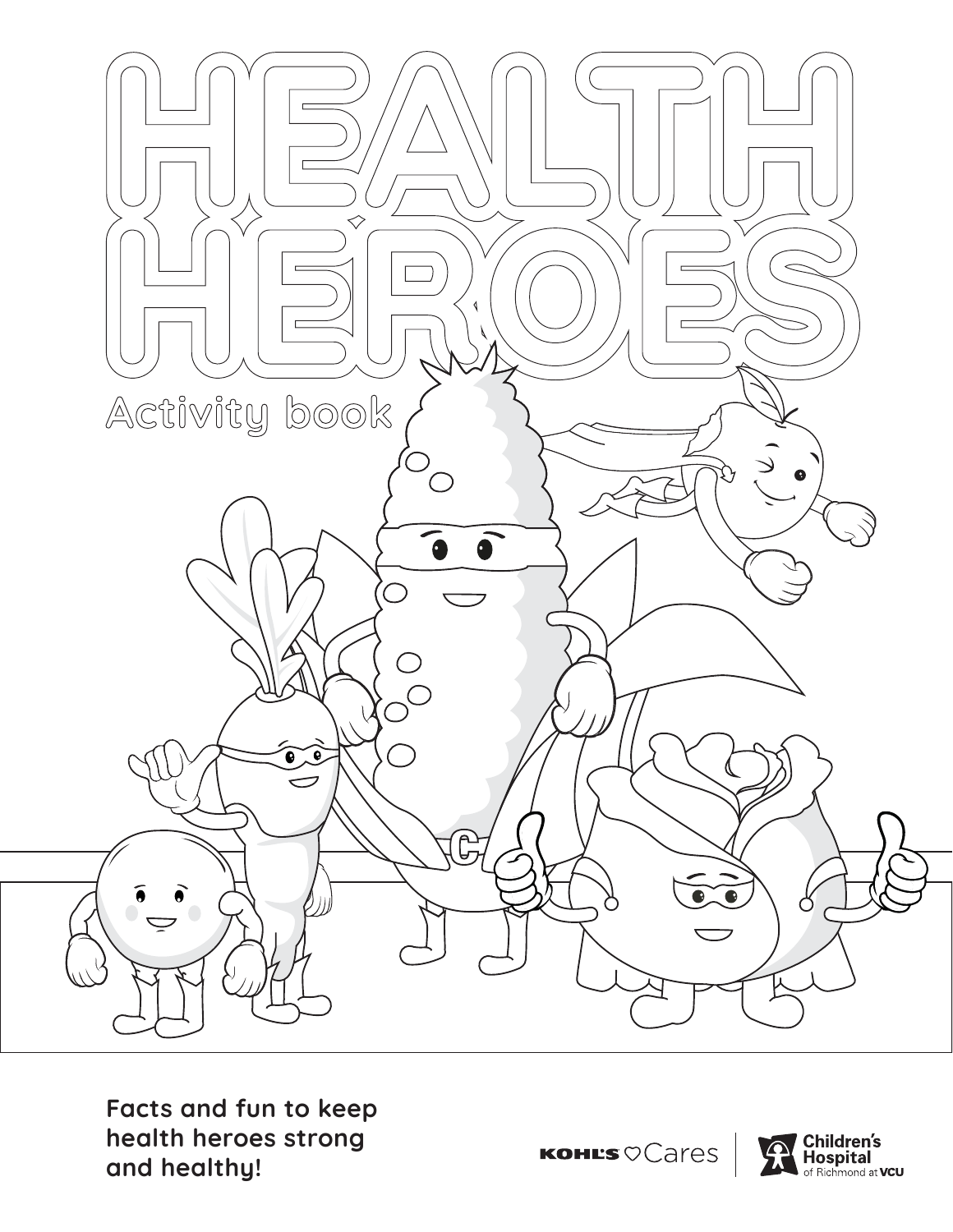### **Be a health hero by fueling and training your body to work at its best!**

**Invite family members to join you on this important mission. Here's how you and your family can be health heroes:**

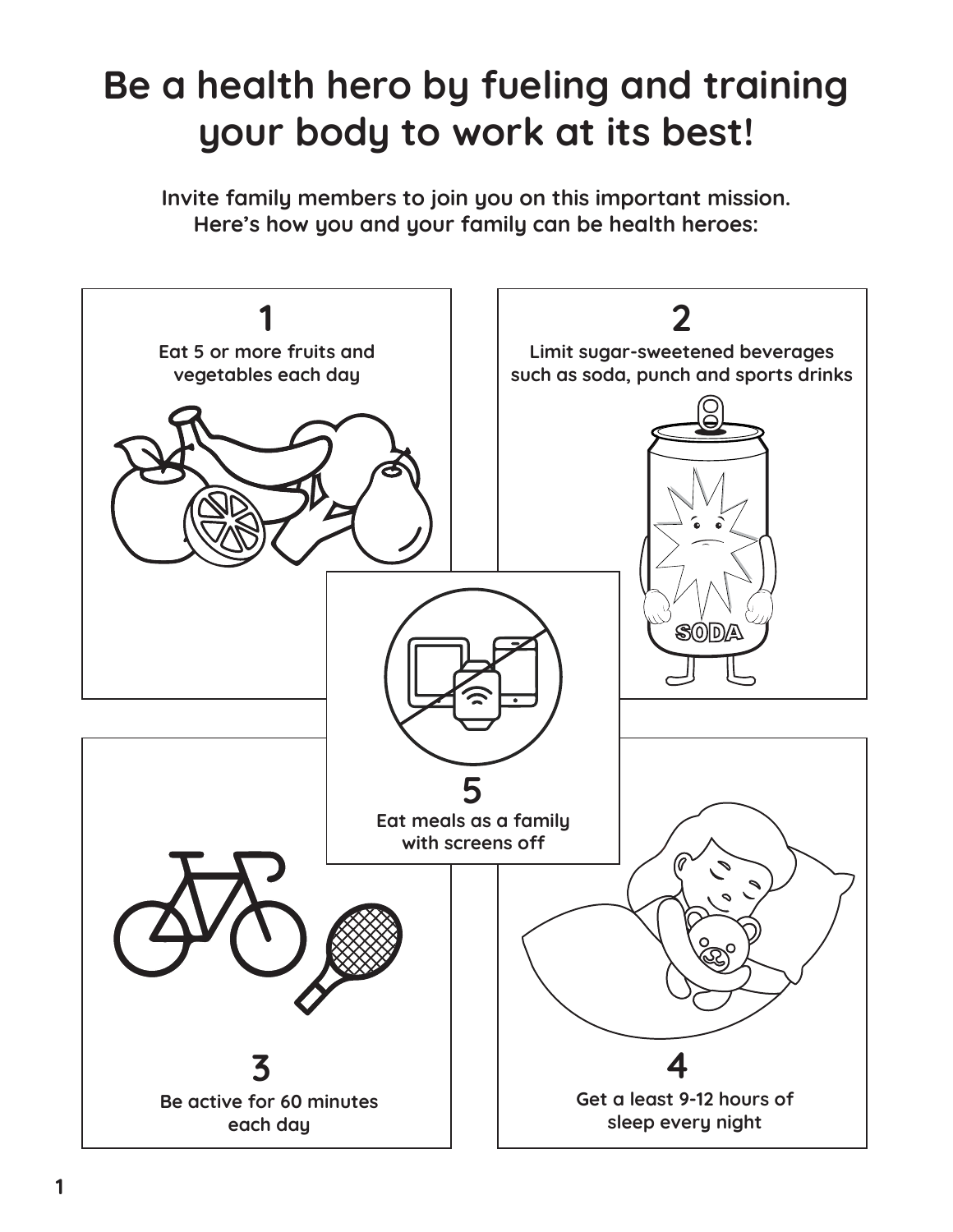

Fruits and vegetables are power-packed with nutrients and vitamins that health heroes need to help their bodies grow strong and stay healthy. To keep you at your best, make sure to include fruits and veggies at each meal. They make great snacks too! Choose to eat a piece of fruit over drinking fruit juice. When turned into juice, fruit loses a lot of its nutritional power. For canned fruits, select those that are stored in their own juices to avoid added sugar.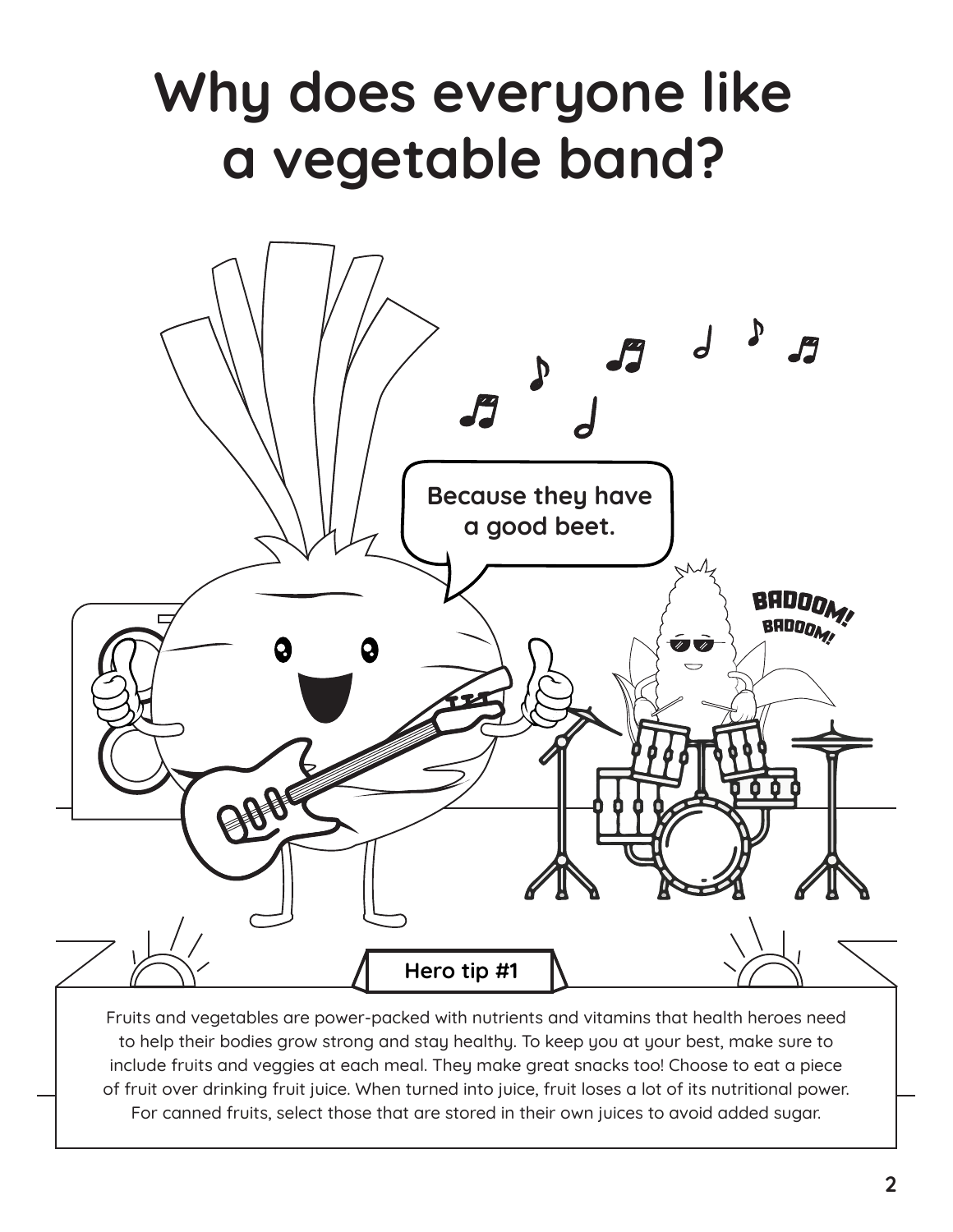## **What did the salad say to the shy lunch?**



**Can't think of anything? Here are a few ideas to get you started.** 

**Try coming up with the rest of the joke.**

**Don't you carrot all?**

**I'm corn-fused!**

**Mushrooms are fun guys. (fungi)**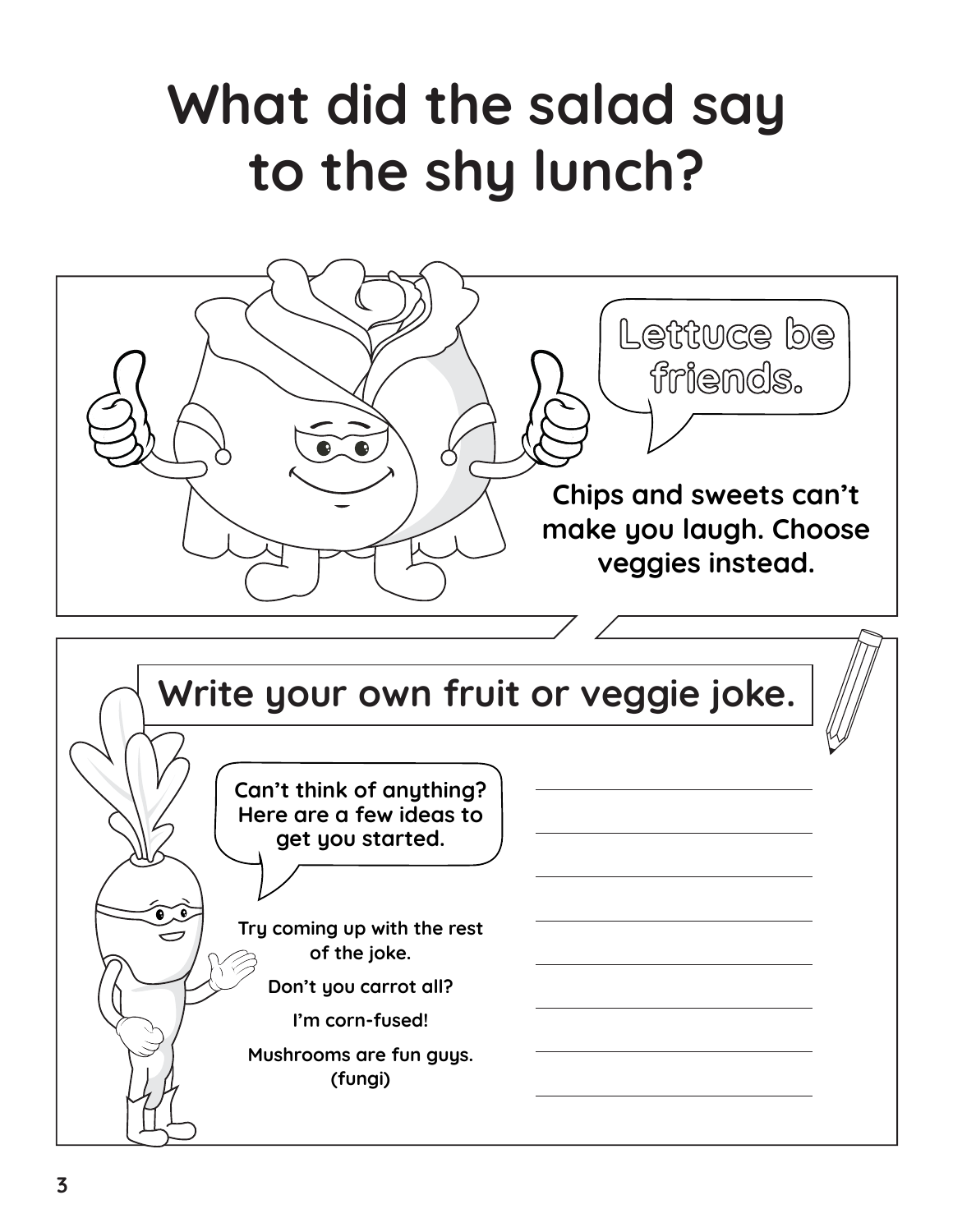# WORD SEARD

**Find these healthy fruits and vegetables hidden below! Circle the words when you find them.**

| Q                            | J | Ζ        | N | Y                                | A       | <b>U</b>     | <b>W</b>     | E                           | A  | Z | U | н                              |   |  |
|------------------------------|---|----------|---|----------------------------------|---------|--------------|--------------|-----------------------------|----|---|---|--------------------------------|---|--|
| W                            | C | Ζ        | Τ | B                                | $\circ$ | $\mathsf{C}$ | C            | N                           | V  | O | Ε | H                              | V |  |
| G                            | A | U        | B | R                                | J       | U            | C            | B                           | R  | P | N | Υ                              | Т |  |
| V                            | R | н        | Y | $\circ$                          | Τ       | C            | $\circ$      | R                           | A  | N | G | Ε                              | O |  |
| Е                            | R | $\Omega$ | R | T                                | O       | U            | F            | R                           | K  | N | E | P                              | U |  |
| L                            | O | G        | Е | A                                | C       | M            | G            | S                           | S  | B | A | W                              |   |  |
| P                            | T | L        | L | M                                | I       | B            | $\mathbf{I}$ | G                           | N  | L | C | N                              | P |  |
| Р                            | F | W        | Е | $\circ$                          | R       | E            | O            | N                           | I  | O | N | V                              | A |  |
| A                            | B | O        | C | Τ                                | P       | R            | J            | J                           | L. | A | A | U                              | X |  |
| н                            | Y | Т        | Е | V                                | A       | R            | T            | W                           | Η  | G | Z | н                              | I |  |
| Apple<br>Cucumber<br>Lettuce |   |          |   | Tomato<br><b>Banana</b><br>Onion |         |              |              | Apricot<br>Celery<br>Orange |    |   |   | Carrot<br>Grape<br><b>Beet</b> |   |  |

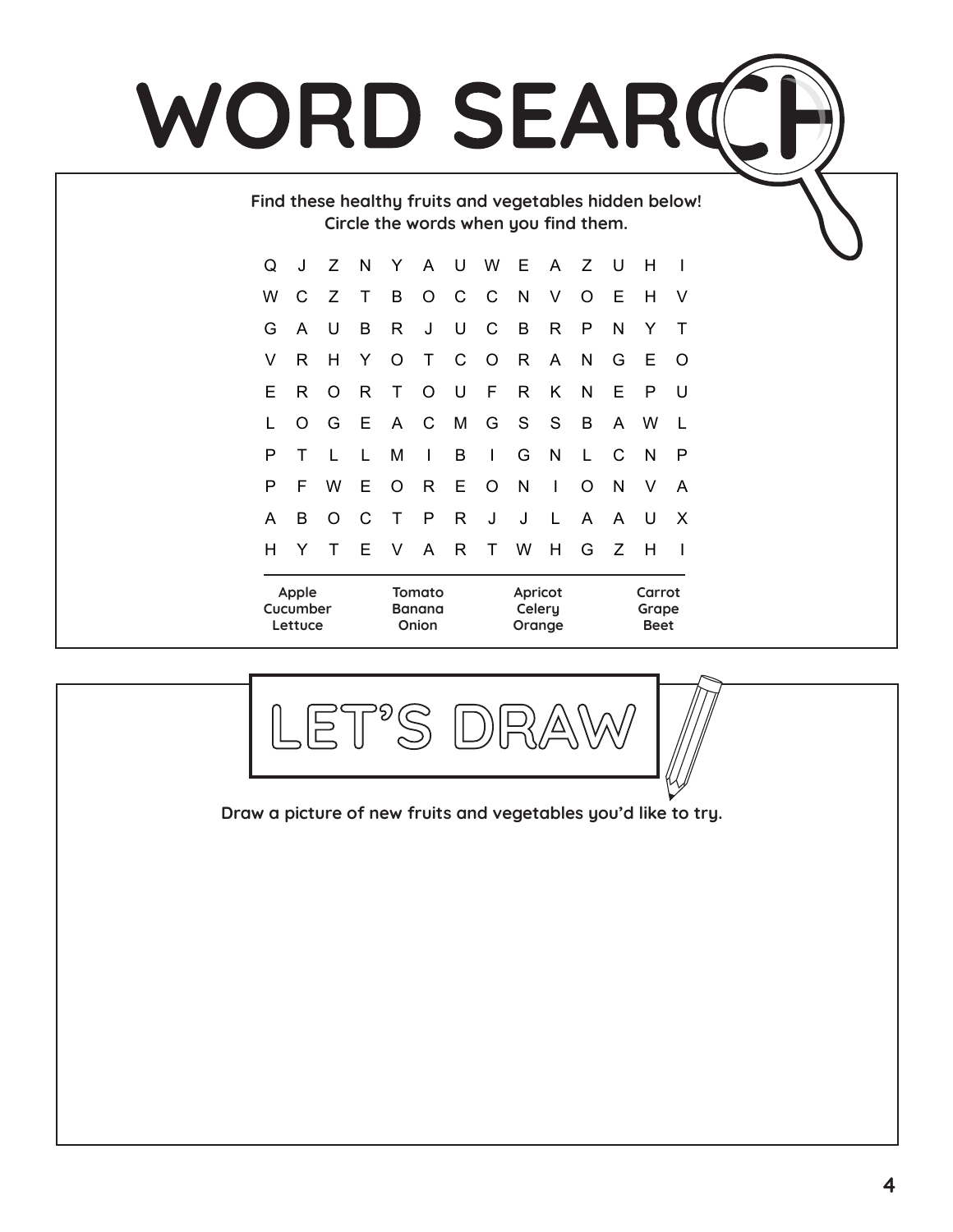

Health heroes stay healthy and fit with 60 minutes of exercise or active play every day. Activity helps keep all parts of a hero's body strong including the heart, lungs, muscles, bones and brain. Every minute of activity will make you stronger and there are lots of fun choices… jumping, running, walking, dancing, riding your bike, swimming and more! How can you and your family be more active together and make sure you're ready for the next adventure?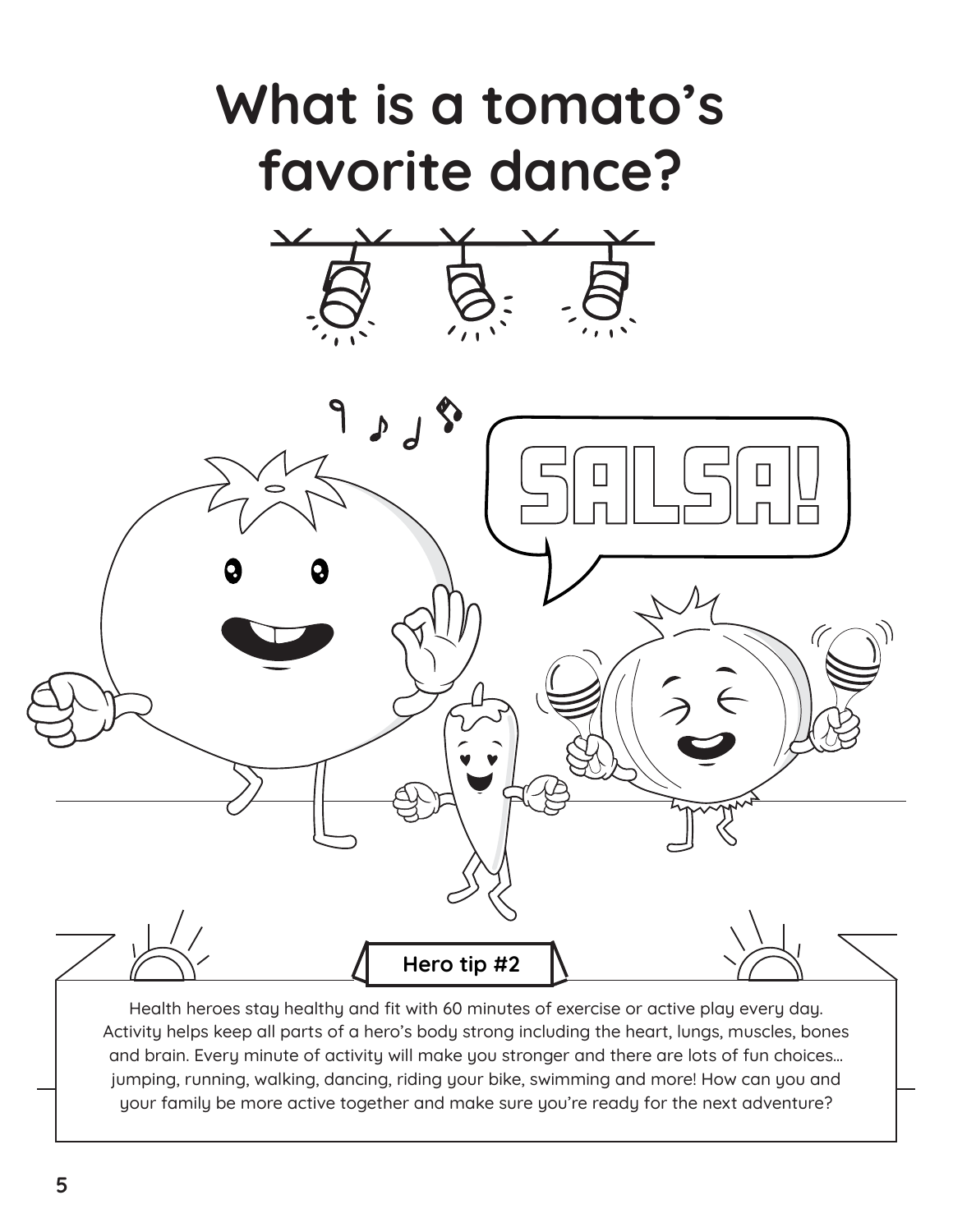**Directions:** Write the name of the sports equipment on the numbered line and then draw an arrow from the equipment on the left to the matching piece on the right.

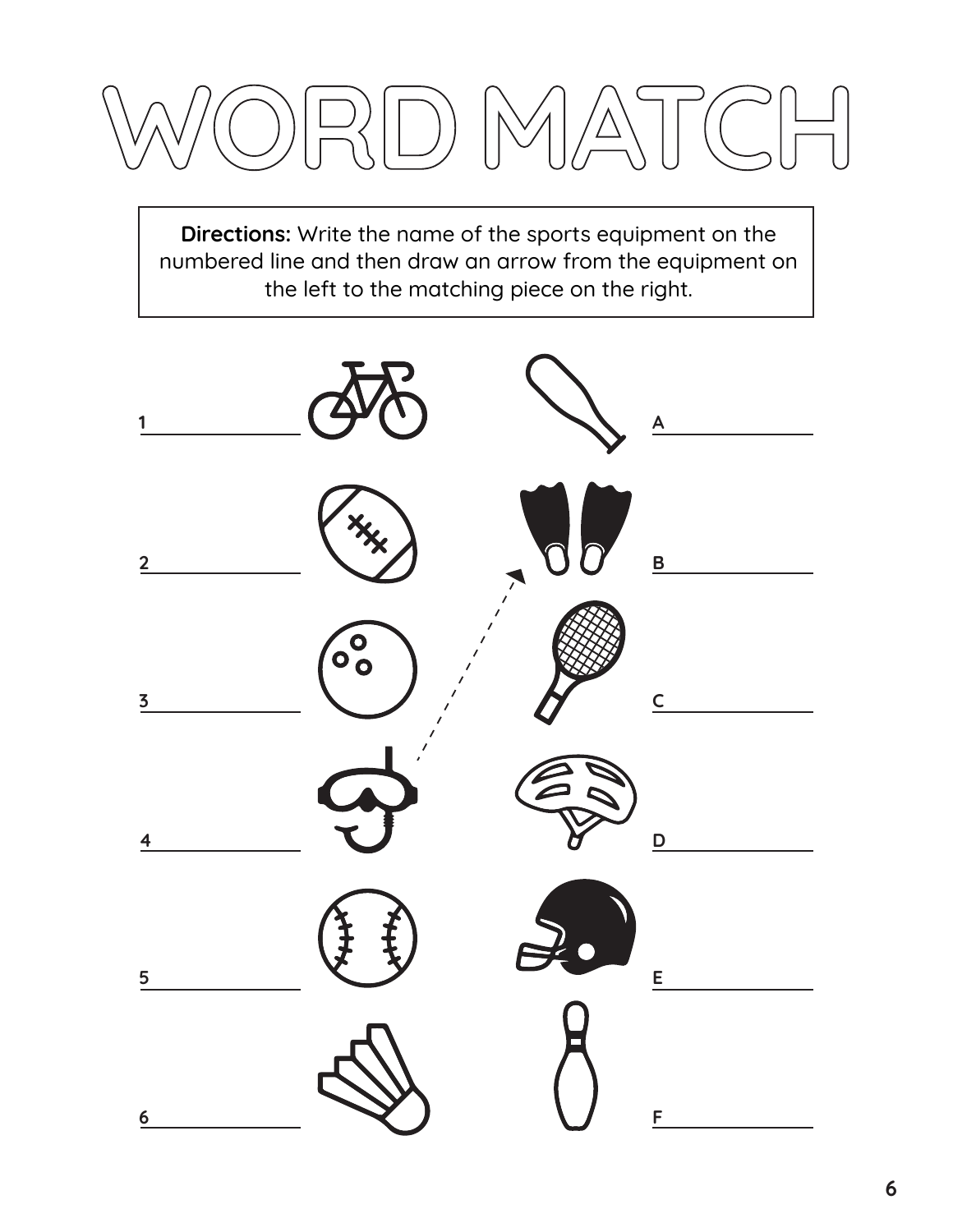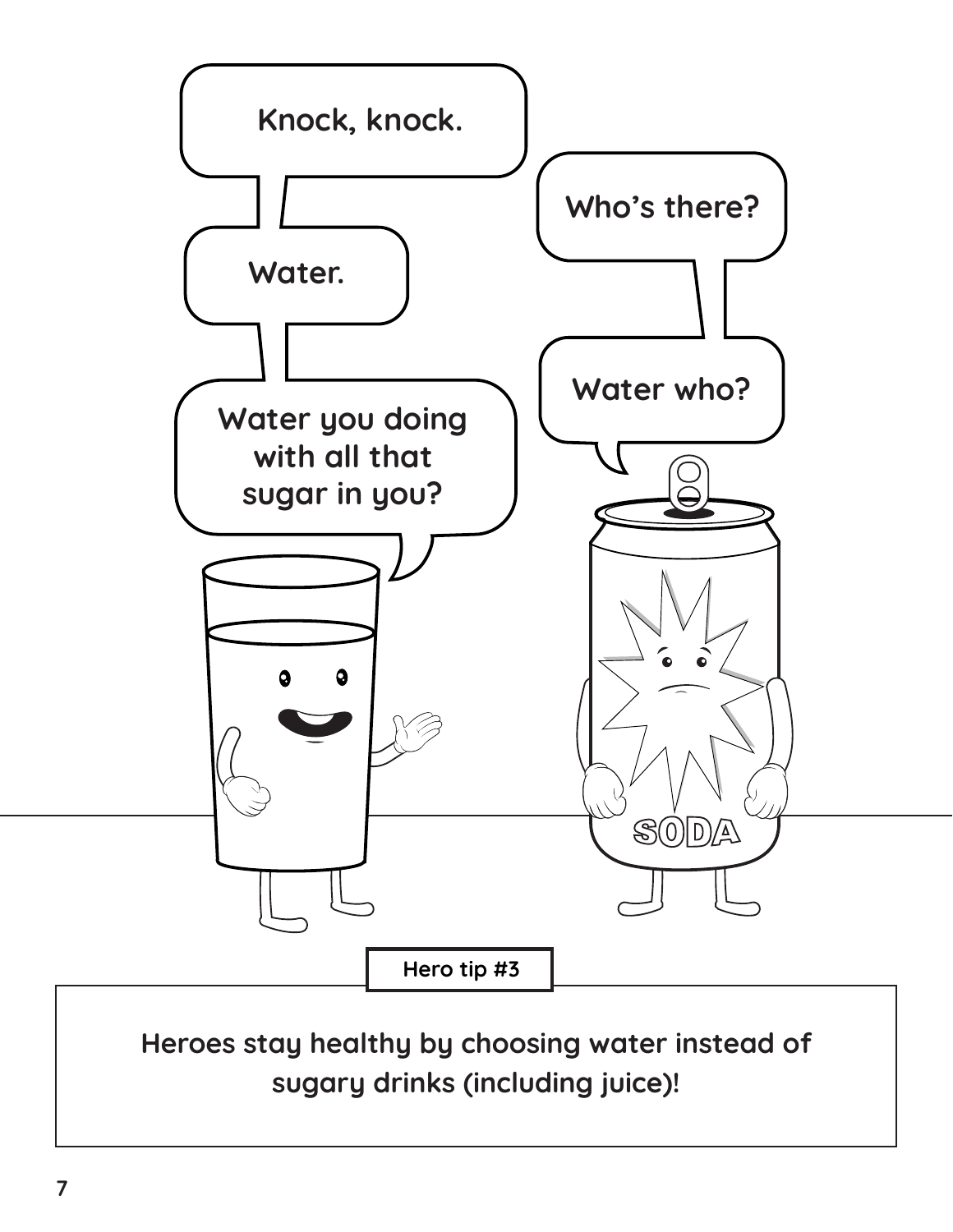**Water and unflavored milk are the best drinks for health heroes. Sugar-sweetened beverages like sodas, punch, sweet tea and sports drinks don't give you the type of energy your body needs. Make it your mission to avoid drinking sugary beverages! Limit 100% fruit juice too.** 

**Choose a piece of whole fruit instead.** 



**This health hero has been active and is thirsty. Help him get to the glass of water.**

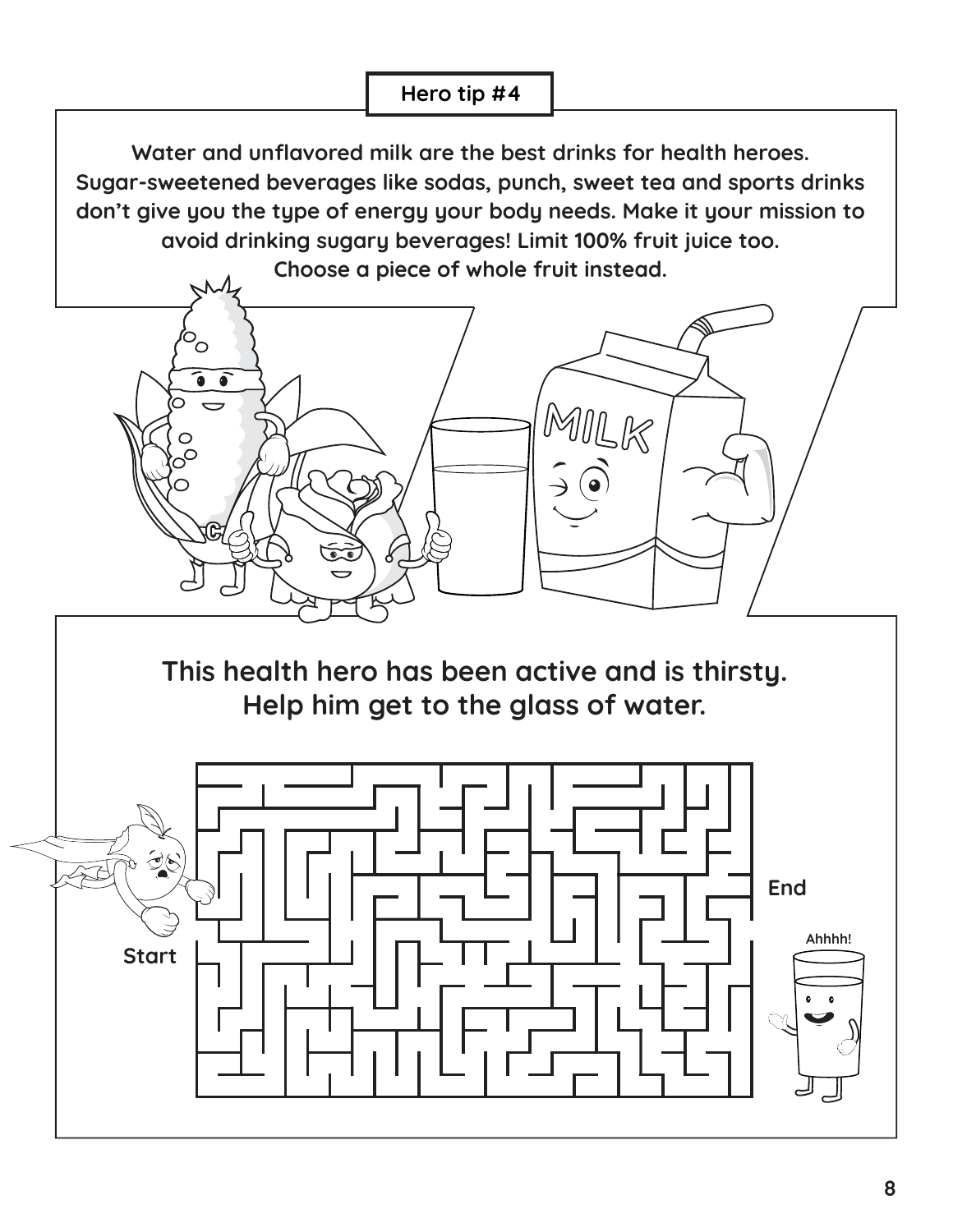

**Younger health heroes feel their best with 9-12 hours of sleep each night. To make sure you're energized the next day, keep televisions, phones and other screens off and out of your bedroom at night.**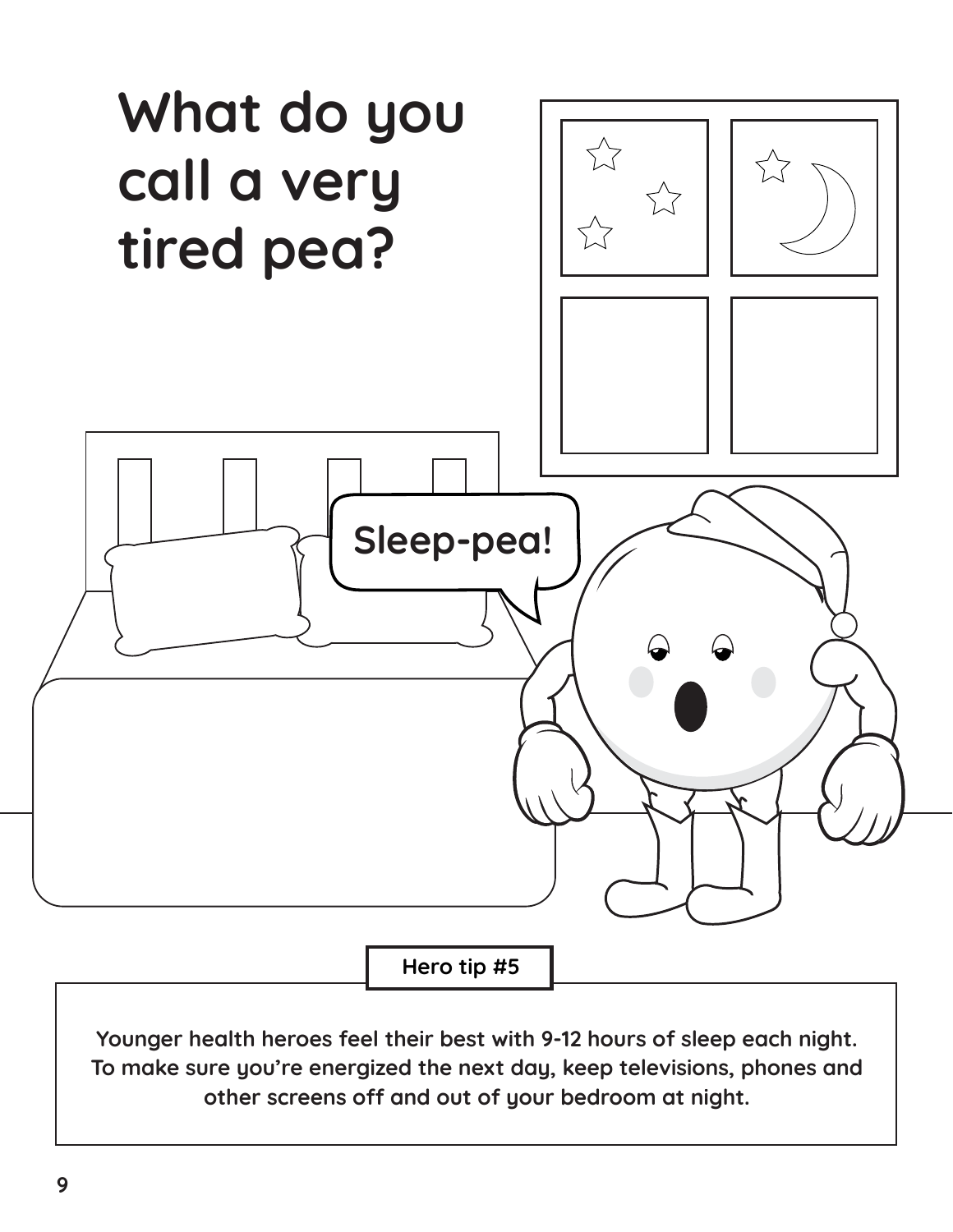# **Family meals**

**Gather all the heroes in your home to eat a meal together! Family meals at home are a great way to make sure your whole family is at their best at school, work and play. Share a meal together, with the television and other screens off, and talk about everyone's challenges and adventures, both big and small.** 

**Draw a picture of your family at dinner, enjoying your favorite meal!**



**Unscramble the letters for items 1 through 9 below to spell words that are important for health heroes to stay healthy. For an extra challenge, unscramble 9 through 14 to spell a new fruit or vegetable you could try.**

| <b>SRTFUI</b>   | 1. LIFMYA ALSEM 8.                 |                  |                          |
|-----------------|------------------------------------|------------------|--------------------------|
|                 |                                    | <b>NCZUIICH</b>  | $\overline{9.}$          |
| <b>ERTAW</b>    | $\overline{3}$ .                   | <b>LCRCOOIB</b>  | 10.                      |
| <b>ILKM</b>     | <u>4. ________________________</u> | <b>APAGSSARU</b> | <u>11. _____________</u> |
| <b>ITYICAVT</b> |                                    | <b>ACDAOOV</b>   | $\overline{12}$ .        |
| <b>CSEEIERX</b> |                                    | <b>NAINEERGT</b> | <u>13.</u>               |
| <b>SFFPI</b>    |                                    | I APFP           | 14.                      |

Answers: 1. Fruits, 2. Vegetables, 3. Water, 4. Milk, 5. Activity, 6. Exercise, 7. Sleep, 8. Family meals, 9. Zucchini, 10. Broccoli, 11. Asparagus, 12. Avocado, 13. Tangerine, 14. Apple